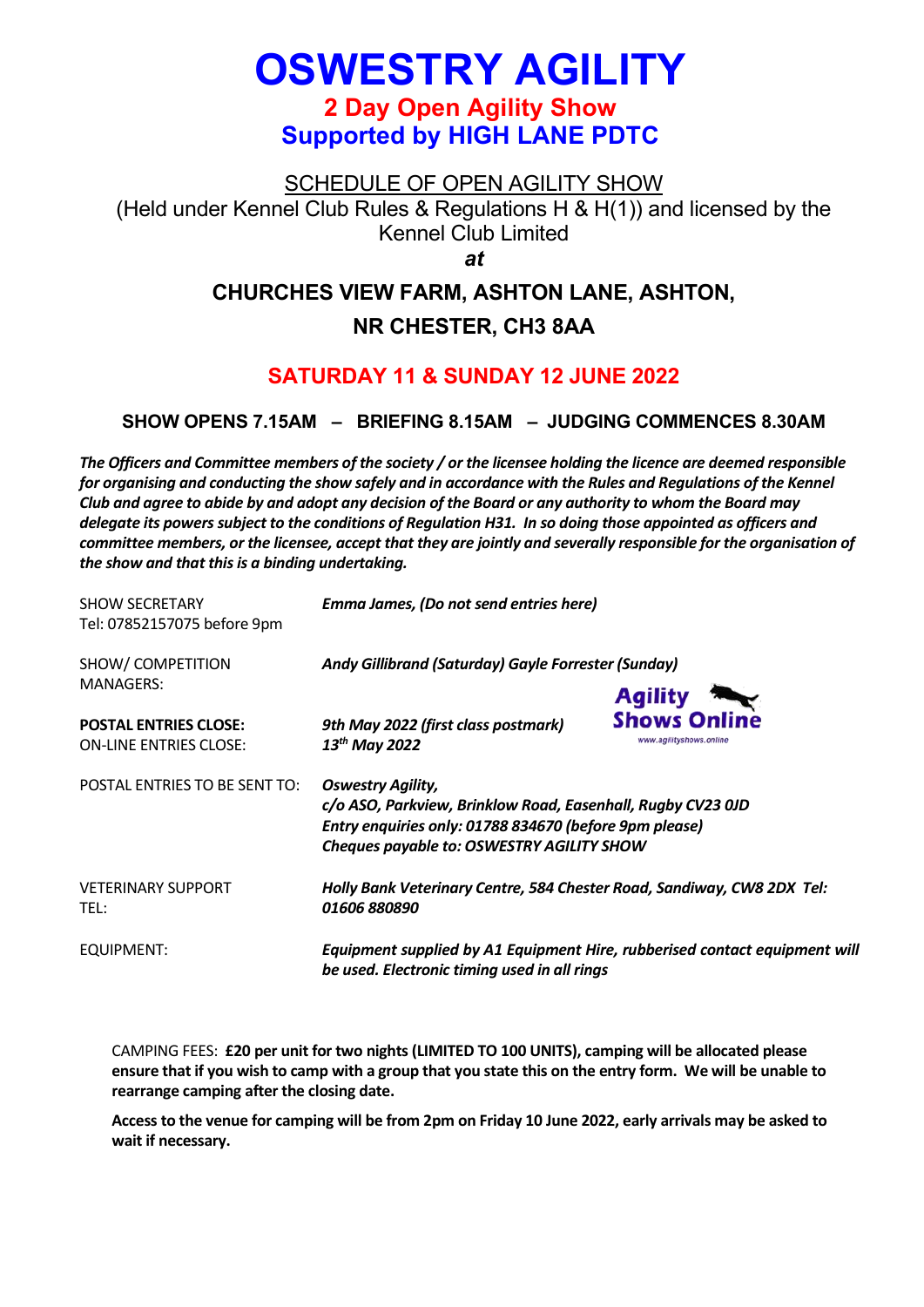# **Schedule of Classes - Saturday 11 June 2022**

| <b>Class</b><br>No.     | <b>GRADES</b>                                                             | 1               | $\mathbf{2}$   | 3                        | 4              | 5 | 6                               | $\overline{7}$ | Judge                                       |  |  |  |  |
|-------------------------|---------------------------------------------------------------------------|-----------------|----------------|--------------------------|----------------|---|---------------------------------|----------------|---------------------------------------------|--|--|--|--|
|                         | <b>LARGE DOG CLASSES</b>                                                  |                 |                |                          |                |   |                                 |                |                                             |  |  |  |  |
| 1                       | Large Graded 1,2 Agility                                                  | MICHELLE STURGE |                |                          |                |   |                                 |                |                                             |  |  |  |  |
| $\overline{2}$          | Large Graded 3,4,5 Agility                                                |                 |                | 3                        | 4              | 5 |                                 |                | <b>ALAN FLYNN</b>                           |  |  |  |  |
| 3                       | Large Graded 6,7 Agility                                                  |                 |                |                          |                |   | 6                               | $\overline{7}$ | <b>MIKE HALLAM</b>                          |  |  |  |  |
| $\overline{\mathbf{4}}$ | Large Combined 1-3 Agility                                                | 1               | $\overline{2}$ | 3                        |                |   |                                 |                | <b>MIKE HALLAM</b>                          |  |  |  |  |
| 5                       | Large Combined 4-7 Agility                                                |                 |                |                          | 4              | 5 | 6                               | $\overline{7}$ | MICHELLE STURGE                             |  |  |  |  |
| 6                       | Large Graded 1,2 Jumping                                                  | 1               | $\overline{2}$ |                          |                |   |                                 |                | <b>ALAN FLYNN</b>                           |  |  |  |  |
| 7                       | Large Graded 3,4,5 Jumping                                                |                 |                | 3                        | 4              | 5 |                                 |                | <b>MARK JONES</b>                           |  |  |  |  |
| 8                       | Large Graded 6,7 Jumping                                                  |                 |                |                          |                |   | 6                               | $\overline{7}$ | <b>SIMON MELVILLE</b>                       |  |  |  |  |
| 9                       | Large Combined 1-4 Jumping                                                | 1               | $\overline{2}$ | 3                        | $\overline{4}$ |   |                                 |                | <b>SIMON MEVILLE</b>                        |  |  |  |  |
| 10                      | Large Combined 5-7 Jumping                                                |                 |                |                          |                | 5 | 6                               | $\overline{7}$ | <b>MARK JONES</b>                           |  |  |  |  |
|                         |                                                                           |                 |                |                          |                |   | <b>INTERMEDIATE DOG CLASSES</b> |                |                                             |  |  |  |  |
| 11                      | Intermediate Graded 1,2 Agility                                           |                 | 2              |                          |                |   |                                 |                | <b>MICHELLE STURGE</b>                      |  |  |  |  |
| 12                      | intermediate Graded 3,4,5 Agility                                         |                 |                | 3                        | 4              | 5 |                                 |                | <b>ALAN FLYN</b>                            |  |  |  |  |
| 13                      | Intermediate Graded 6,7 Agility                                           |                 |                |                          |                |   | 6                               | $\overline{7}$ | <b>MIKE HALLAM</b>                          |  |  |  |  |
| 14                      | <b>Intermediate Combined 1-3 Agility</b>                                  | 1               | $\overline{2}$ | 3                        |                |   |                                 |                | <b>MIKE HALLAM</b>                          |  |  |  |  |
| 15                      | <b>Intermediate Combined 4-7 Agility</b>                                  |                 |                |                          | 4              | 5 | 6                               | $\overline{7}$ | <b>MICHELLE STURGE</b>                      |  |  |  |  |
| 16                      | Intermediate Graded 1,2 Jumping                                           | 1               | $\overline{2}$ |                          |                |   |                                 |                | <b>ALAN FLYNN</b>                           |  |  |  |  |
| 17                      | Intermediate Graded 3,4,5 Jumping                                         |                 |                | 3                        | 4              | 5 |                                 |                | <b>MARK JONES</b>                           |  |  |  |  |
| 18                      | Intermediate Graded 6,7 Jumping                                           |                 |                |                          |                |   | $6\phantom{1}6$                 | $\overline{7}$ | <b>SIMON MEVILLE</b>                        |  |  |  |  |
| 19                      | Intermediate Combined 1-4 Jumping                                         | $\mathbf{1}$    | $\overline{2}$ | 3                        | 4              |   |                                 |                | <b>SIMON MELVILLE</b>                       |  |  |  |  |
| 20                      | Intermediate Combined 5-7 Jumping                                         |                 |                |                          |                | 5 | 6                               | $\overline{7}$ | <b>MARK JONES</b>                           |  |  |  |  |
|                         |                                                                           |                 |                |                          |                |   | <b>MEDIUM DOG CLASSES</b>       |                |                                             |  |  |  |  |
| 21                      | <b>Medium Graded 1,2 Agility</b>                                          |                 | $\overline{2}$ | 3                        | 4              | 5 |                                 |                | <b>MICHELLE STURGE</b><br><b>ALAN FLYNN</b> |  |  |  |  |
| 22<br>23                | Medium Graded 3,4,5 Agility<br>Medium Graded 6,7 Agility                  |                 |                |                          |                |   | 6                               | $\overline{7}$ | <b>MIKE HALLAM</b>                          |  |  |  |  |
| 24                      | <b>Medium Combined 1-3 Agility</b>                                        | 1               | $\overline{2}$ | 3                        |                |   |                                 |                | <b>MIKE HALLAM</b>                          |  |  |  |  |
| 25                      | <b>Medium Combined 4-7 Agility</b>                                        |                 |                |                          | 4              | 5 | $6\phantom{1}6$                 | $\overline{7}$ | <b>MICHELLE STURGE</b>                      |  |  |  |  |
| 26                      | Medium Graded 1,2 Jumping                                                 | $\overline{A}$  | $\overline{2}$ |                          |                |   |                                 |                | <b>ALAN FLYNN</b>                           |  |  |  |  |
| 27                      | Medium Graded 3,4,5 Jumping                                               |                 |                | 3                        | 4              | 5 |                                 |                | <b>MARK JONES</b>                           |  |  |  |  |
| 28                      | Medium Graded 6,7 Jumping                                                 |                 |                |                          |                |   | $6\phantom{1}6$                 | $\overline{7}$ | <b>SIMON MELVILLE</b>                       |  |  |  |  |
| 29                      | <b>Medium Combined 1-4 Jumping</b>                                        | 1               | $\overline{2}$ | 3                        | 4              |   |                                 |                | <b>SIMON MELVILLE</b>                       |  |  |  |  |
| 30                      | Medium Combined 5-7 Jumping                                               |                 |                |                          |                | 5 | 6                               | $\overline{7}$ | <b>MARK JONES</b>                           |  |  |  |  |
|                         |                                                                           |                 |                | <b>SMALL DOG CLASSES</b> |                |   |                                 |                |                                             |  |  |  |  |
| 31                      | <b>Small Graded 1,2 Agility</b>                                           |                 | 2              |                          |                |   |                                 |                | <b>MICHELLE STURGE</b>                      |  |  |  |  |
| 32                      | Small Graded 3,4,5 Agility                                                |                 |                | 3                        | 4              | 5 |                                 |                | <b>ALAN FLYNN</b>                           |  |  |  |  |
| 33                      | <b>Small Graded 6,7 Agility</b>                                           |                 |                |                          |                |   | 6                               | 7              | <b>MIKE HALLAM</b>                          |  |  |  |  |
| 34                      | <b>Small Combined 1-3 Agility</b>                                         | 1               | $\overline{2}$ | 3                        |                |   |                                 |                | <b>MIKE HALLAM</b>                          |  |  |  |  |
| 35                      | <b>Small Combined 4-7 Agility</b>                                         |                 |                |                          | 4              | 5 | 6                               | 7              | <b>MICHELLE STURGE</b>                      |  |  |  |  |
| 36                      | Small Graded 1,2 Jumping                                                  | 1               | $\overline{2}$ |                          |                |   |                                 |                | <b>ALAN FLYNN</b>                           |  |  |  |  |
| 37                      | Small Graded 3,4,5 Jumping                                                |                 |                | 3                        | 4              | 5 |                                 |                | <b>MARK JONES</b>                           |  |  |  |  |
| 38                      | Small Graded 6,7 Jumping                                                  |                 |                |                          |                |   | 6                               | 7              | <b>SIMON MELVILLE</b>                       |  |  |  |  |
| 39                      | <b>Small Combined 1-4 Jumping</b>                                         | 1               | $\overline{2}$ | 3                        | 4              |   |                                 |                | <b>SIMON MELVILLE</b>                       |  |  |  |  |
| 40                      | <b>Small Combined 5-7 Jumping</b>                                         |                 |                |                          |                | 5 | 6                               | $\overline{7}$ | <b>MARKJONES</b>                            |  |  |  |  |
|                         | CLASS 41 and 42 (Dogs may not be entered in any other classes on the day) |                 |                |                          |                |   |                                 |                |                                             |  |  |  |  |
| 41                      | Special Anysize Jumping (rule 19)                                         | $\mathbf{1}$    | $\overline{2}$ | 3                        | 4              | 5 | 6                               | $\overline{7}$ | <b>MARK JONES</b>                           |  |  |  |  |
| 42                      | Special Anysize Helter Skelter (rule 19)                                  | $\mathbf{1}$    | $\overline{2}$ | 3                        | 4              | 5 | $6\phantom{1}$                  | $\overline{7}$ | <b>SIMON MELVILLE</b>                       |  |  |  |  |
|                         |                                                                           |                 |                |                          |                |   |                                 |                |                                             |  |  |  |  |

**NB: Classes may be split and additional Judges may be appointed should entries warrant. Judges listed above are an indication and may be changed according to entries received**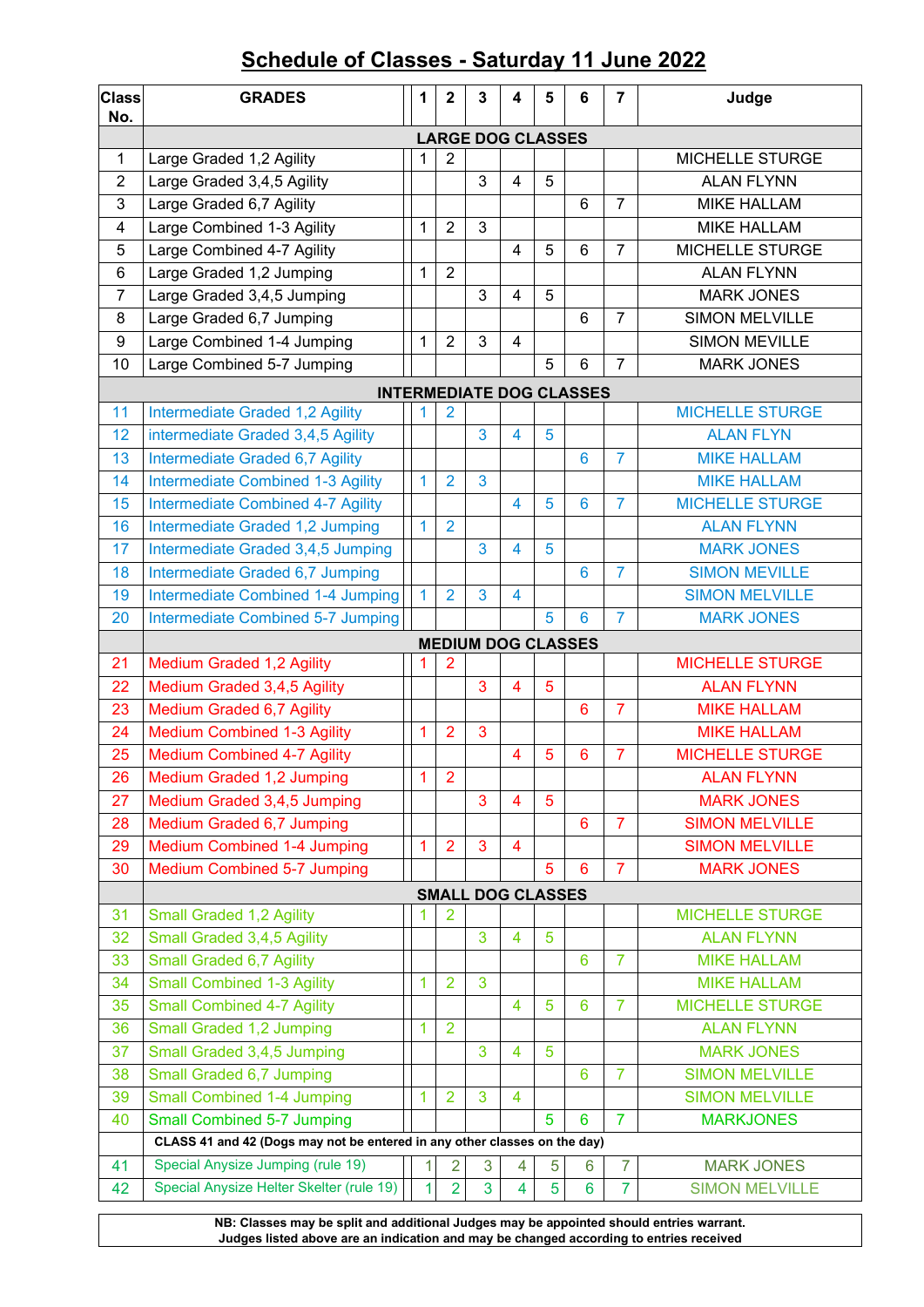# **Schedule of Classes – Sunday 12 June 2022**

| <b>Class</b><br>No. | <b>GRADES</b>                                                                                                  | 1            | 2              | 3                               | 4                       | 5 | 6               | $\overline{7}$ | Judge                                      |  |  |  |  |
|---------------------|----------------------------------------------------------------------------------------------------------------|--------------|----------------|---------------------------------|-------------------------|---|-----------------|----------------|--------------------------------------------|--|--|--|--|
|                     | <b>LARGE DOG CLASSES</b>                                                                                       |              |                |                                 |                         |   |                 |                |                                            |  |  |  |  |
| 43                  | Large Graded 1,2,3 Agility                                                                                     | 1            | $\overline{2}$ | 3                               |                         |   |                 |                | <b>KATIE McDONALD</b>                      |  |  |  |  |
| 44                  | Large Graded 4,5 Agility                                                                                       |              |                |                                 | $\overline{4}$          | 5 |                 |                | SARAH GOLD                                 |  |  |  |  |
| 45                  | Large Graded 6,7 Agility                                                                                       |              |                |                                 |                         |   | $6\phantom{1}$  | $\overline{7}$ | <b>KATIE McDONALD</b>                      |  |  |  |  |
| 46                  | Large Combined 1-3 Agility                                                                                     | $\mathbf{1}$ | $\overline{2}$ | 3                               |                         |   |                 |                | <b>TORI SMITH</b>                          |  |  |  |  |
| 47                  | Large Combined 4-7 Agility                                                                                     |              |                |                                 | $\overline{4}$          | 5 | $6\phantom{1}$  | $\overline{7}$ | <b>SARAH GOLD</b>                          |  |  |  |  |
| 48                  | Large Graded 1,2 Jumping                                                                                       | $\mathbf{1}$ | $\overline{2}$ |                                 |                         |   |                 |                | ALISON BRELSFORD-ROWNE                     |  |  |  |  |
| 49                  | Large Graded 3,4,5 Jumping                                                                                     |              |                | 3                               | 4                       | 5 |                 |                | <b>TORI SMITH</b>                          |  |  |  |  |
| 50                  | Large Graded 6,7 Jumping                                                                                       |              |                |                                 |                         |   | 6               | $\overline{7}$ | ALISON BRELSFORD-ROWNE                     |  |  |  |  |
| 51                  | Large Combined 1-4 Jumping                                                                                     | $\mathbf{1}$ | $\overline{2}$ | $\mathfrak{S}$                  | $\overline{4}$          |   |                 |                | <b>ALICE MOODIE</b>                        |  |  |  |  |
| 52                  | Large Combined 5-7 Jumping                                                                                     |              |                |                                 |                         | 5 | 6               | 7              | <b>ALICE MOODIE</b>                        |  |  |  |  |
|                     |                                                                                                                |              |                | <b>INTERMEDIATE DOG CLASSES</b> |                         |   |                 |                |                                            |  |  |  |  |
| 53                  | Intermediate Graded 1,2,3 Agility                                                                              | 1            | 2              | 3                               |                         |   |                 |                | <b>KATIE McDONALD</b>                      |  |  |  |  |
| 54                  | Intermediate Graded 4,5 Agility                                                                                |              |                |                                 | 4                       | 5 |                 |                | <b>SARAH GOLD</b>                          |  |  |  |  |
| 55                  | Intermediate Graded 6,7 Agility                                                                                |              |                |                                 |                         |   | $6\phantom{1}6$ | $\overline{7}$ | <b>KATIE McDONALD</b>                      |  |  |  |  |
| 56                  | <b>Intermediate Combined 1-3 Agility</b>                                                                       | 1            | $\overline{2}$ | 3                               |                         |   |                 |                | <b>TORI SMITH</b>                          |  |  |  |  |
| 57                  | <b>Intermediate Combined 4-7 Agility</b>                                                                       |              |                |                                 | 4                       | 5 | $6\phantom{1}6$ | 7              | <b>SARAH GOLD</b>                          |  |  |  |  |
| 58                  | Intermediate Graded 1,2 Jumping                                                                                | $\mathbf{1}$ | $\overline{2}$ |                                 |                         |   |                 |                | <b>ALISON BRELSFORD-ROWNE</b>              |  |  |  |  |
| 59                  | Intermediate Graded 3,4,5 Jumping                                                                              |              |                | 3                               | 4                       | 5 |                 |                | <b>TORI SMITH</b>                          |  |  |  |  |
| 60                  | Intermediate Graded 6,7 Jumping                                                                                |              |                |                                 |                         |   | 6               | 7              | <b>ALISON BRELSFORD-ROWNE</b>              |  |  |  |  |
| 61                  | Intermediate Combined 1-4 Jumping                                                                              | $\mathbf{1}$ | $\overline{2}$ | 3                               | $\overline{4}$          |   |                 |                | <b>ALICE MOODIE</b>                        |  |  |  |  |
| 62                  | Intermediate Combined 5-7 Jumping                                                                              |              |                |                                 |                         | 5 | 6               | 7              | <b>ALICE MOODIE</b>                        |  |  |  |  |
|                     |                                                                                                                |              |                | <b>MEDIUM DOG CLASSES</b>       |                         |   |                 |                |                                            |  |  |  |  |
| 63                  | Medium Graded 1,2,3 Agility                                                                                    |              | 2              | 3                               |                         |   |                 |                | <b>KATIE McDONALD</b>                      |  |  |  |  |
| 64                  | <b>Medium Graded 4,5 Agility</b>                                                                               |              |                |                                 | $\overline{4}$          | 5 |                 |                | <b>SARAH GOLD</b>                          |  |  |  |  |
| 65                  | <b>Medium Graded 6,7 Agility</b>                                                                               |              |                |                                 |                         |   | $6\phantom{1}6$ | 7              | <b>KATIE McDONALD</b>                      |  |  |  |  |
| 66                  | <b>Medium Combined 1-3 Agility</b>                                                                             | 1            | $\overline{2}$ | 3                               |                         |   |                 |                | <b>TORI SMITH</b>                          |  |  |  |  |
| 67                  | Medium Combined 4-7 Agility                                                                                    |              |                |                                 | 4                       | 5 | $6\phantom{1}6$ | $\overline{7}$ | <b>SARAH GOLD</b>                          |  |  |  |  |
| 68                  | <b>Medium Graded 1-2 Jumping</b>                                                                               | 1            | $\overline{2}$ |                                 |                         |   |                 |                | <b>ALISON BRELSFORD-ROWNE</b>              |  |  |  |  |
| 69                  | Medium Graded 3,4,5 Jumping                                                                                    |              |                | $\overline{3}$                  | $\overline{4}$          | 5 |                 |                | <b>TORI SMITH</b>                          |  |  |  |  |
| 70                  | <b>Medium Graded 6-7 Jumping</b>                                                                               |              |                |                                 |                         |   | 6               | 7              | <b>ALISON BRELSFORD-ROWNE</b>              |  |  |  |  |
| 71                  | <b>Medium Combined 1-4 Jumping</b>                                                                             | 1            | $\overline{2}$ | 3                               | 4                       |   |                 |                | <b>ALICE MOODIE</b>                        |  |  |  |  |
| 72                  | <b>Medium Combined 5-7 Jumping</b>                                                                             |              |                |                                 |                         | 5 | 6               | 7              | <b>ALICE MOODIE</b>                        |  |  |  |  |
|                     |                                                                                                                |              |                | <b>SMALL DOG CLASSES</b>        |                         |   |                 |                |                                            |  |  |  |  |
| 73<br>74            | Small Graded 1,2,3 Agility                                                                                     | 1            | $\overline{2}$ | 3                               | $\overline{\mathbf{4}}$ | 5 |                 |                | <b>KATIE McDONALD</b>                      |  |  |  |  |
|                     | <b>Small Graded 4,5 Agility</b>                                                                                |              |                |                                 |                         |   | 6               |                | <b>SARAH GOLD</b><br><b>KATIE McDONALD</b> |  |  |  |  |
| 75<br>76            | Small Graded 6,7 Agility<br><b>Small Combined 1-3 Agility</b>                                                  | $\mathbf{1}$ | $\overline{2}$ | $\overline{3}$                  |                         |   |                 | 7              | <b>TORI SMITH</b>                          |  |  |  |  |
| 77                  | Small Combined 4 - 7 Agility                                                                                   |              |                |                                 | 4                       | 5 | 6               | $\overline{7}$ | <b>SAAH GOLD</b>                           |  |  |  |  |
| 78                  |                                                                                                                |              | $\overline{2}$ |                                 |                         |   |                 |                | <b>ALISON BRELSFORD-ROWNE</b>              |  |  |  |  |
| 79                  | Small Graded 1,2 Jumping<br>Small Graded 3,4,5 Jumping                                                         | 1            |                | 3                               | 4                       | 5 |                 |                | <b>TORI SMITH</b>                          |  |  |  |  |
| 80                  | Small Graded 6,7 Jumping                                                                                       |              |                |                                 |                         |   | 6               | 7              | <b>ALISON BRELSFORD-ROWNE</b>              |  |  |  |  |
| 81                  | <b>Small Combined 1-4 Jumping</b>                                                                              | $\mathbf{1}$ | $\overline{2}$ | 3                               | 4                       |   |                 |                | <b>ALICE MOODIE</b>                        |  |  |  |  |
| 82                  | <b>Small Combined 5-7 Jumping</b>                                                                              |              |                |                                 |                         | 5 | $6\phantom{1}6$ | 7              | <b>ALICE MOODIE</b>                        |  |  |  |  |
|                     |                                                                                                                |              |                |                                 |                         |   |                 |                |                                            |  |  |  |  |
| 83                  | CLASS 83 and 84 (Dogs may not be entered in any other classes on the day)<br>Special Anysize Jumping (rule 19) | 1.           | 2              | 3                               | 4                       | 5 | 6               | 7              | <b>ALISON BRELSFORD-ROWNE</b>              |  |  |  |  |
| 84                  | Special Anysize Helter Skelter (rule 19)                                                                       | $\mathbf{1}$ | $\overline{2}$ | 3                               | 4                       | 5 | 6               | $\overline{7}$ | <b>TORI SMITH</b>                          |  |  |  |  |
|                     |                                                                                                                |              |                |                                 |                         |   |                 |                |                                            |  |  |  |  |

**NB: Classes may be split and additional Judges may be appointed should entries warrant. Judges listed above are an indication and may be changed according to entries received.**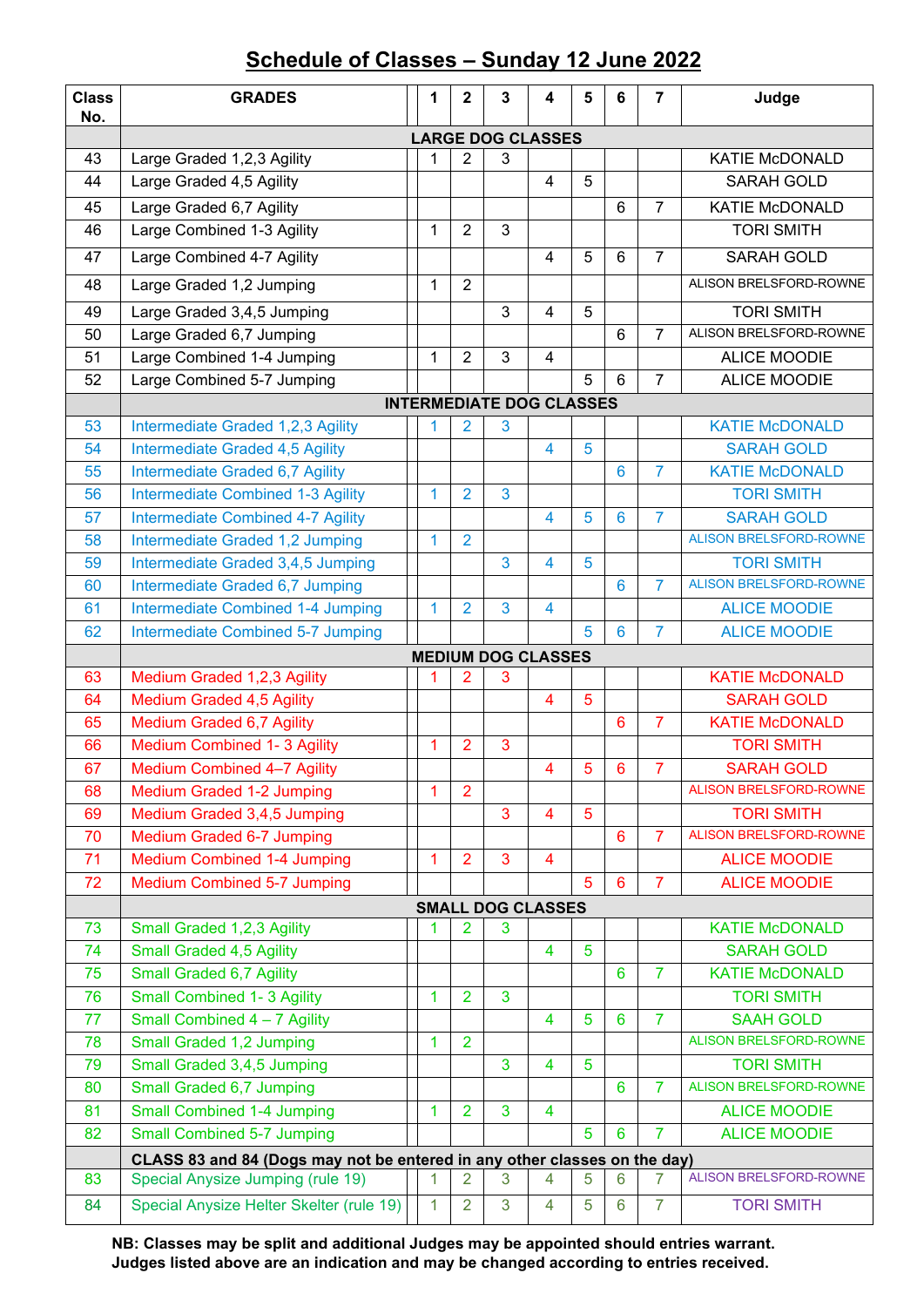### **ELIGIBILITY FOR CLASSES**

In the following definitions of classes 1<sup>st</sup> prizes or other prize wins are those gained in standard classes at any Kennel Club licensed championship agility, premier agility, open agility or limited agility shows (i.e. special classes and invitational events excepted).

Standard classes may be scheduled for agility shows, as Agility classes or Jumping classes. All standard classes must contain the weaving poles obstacle. Standard Agility classes must contain the following elements: "A Ramp", Dog Walk and See-Saw. With this proviso classes are defined as follows:-

A maximum of 4 standard classes may be scheduled for any dog on an individual day of competition. Any number of special classes may be scheduled.

**Class Structure**. A class may either be held as a graded class or a combined class. A graded class may be scheduled for a maximum of 3 consecutive grades with separate results and awards issued for each grade. A combined class may be scheduled for more than one consecutive grade with one overall set of results.

**Progression.** Progression from each grade will be determined by the eligibility for the class as referenced in H(1)(A)11. Results from combined classes will only count towards progression from the dog's current grade.

To count for progression wins must be gained in standard classes at Kennel Club licensed agility shows. Only a first place with a clear round completed within the course time set by the judge will count towards grade progression.

Competitors will be allowed to walk the course set at small, medium, intermediate or large height without their dog(s) before the class begins.

**Points Progression.** At the handler's discretion a dog may progress up to grade 4 by winning 100 points at each grade, using the Agility Warrant points scheme (Regulation K3.d refers). A minimum of 50 points must be gained in agility (not jumping) classes in the relevant grade. If this method of progression is selected, the handler must ensure the show secretary signs the dog's Agility Record Book at the first show entered at the higher grade. There is no time limit on this progression, however once a dog has progressed, it cannot return to a previous grade.

Progression on points must be done prior to the closing date of entries. It is not possible to change a grade on points once the entries have closed.

#### **STANDARD CLASSES**

Only 1st prizes and points gained in standard classes at Kennel Club licensed agility shows may be used for progression through the classes. (A dog is only eligible for one grade). In defining the eligibility of the owner or handler for Grade 1, the 2 wins and points progression referred to in the definition apply only to one dog and not an accumulation of dogs**.** 

#### **Grade 1**

Open to owners, handlers or dogs which have not gained a minimum of two 1<sup>st</sup> places at Grade 1 at Kennel Club licensed agility shows, at least one of which must have been gained in an agility (not jumping) class. *N.B Owners, handlers or dogs previously qualified out of Grade 1 are not eligible for this class.*

#### **Grade 2**

Open to dogs which are not eligible for Grade 1 or have elected to progress on points from Grade 1 and are not eligible for Grades 3, 4, 5, 6, or 7.

#### **Grade 3**

Open to dogs which have gained a minimum of two 1<sup>st</sup> places at Grade 2 at Kennel Club licensed agility shows, one of which must have been gained in an agility (not jumping) class, or have elected to progress on points from Grade 2 and are not eligible for Grades 2, 4, 5, 6 or 7.

#### **Grade 4**

Open to dogs which have gained a minimum of three 1<sup>st</sup> places at Grade 3 at Kennel Club licensed agility shows, two of which must have been gained in agility (not jumping classes), or have elected to progress on points from Grade 3 and are not eligible for Grades 2, 3, 5, 6 or 7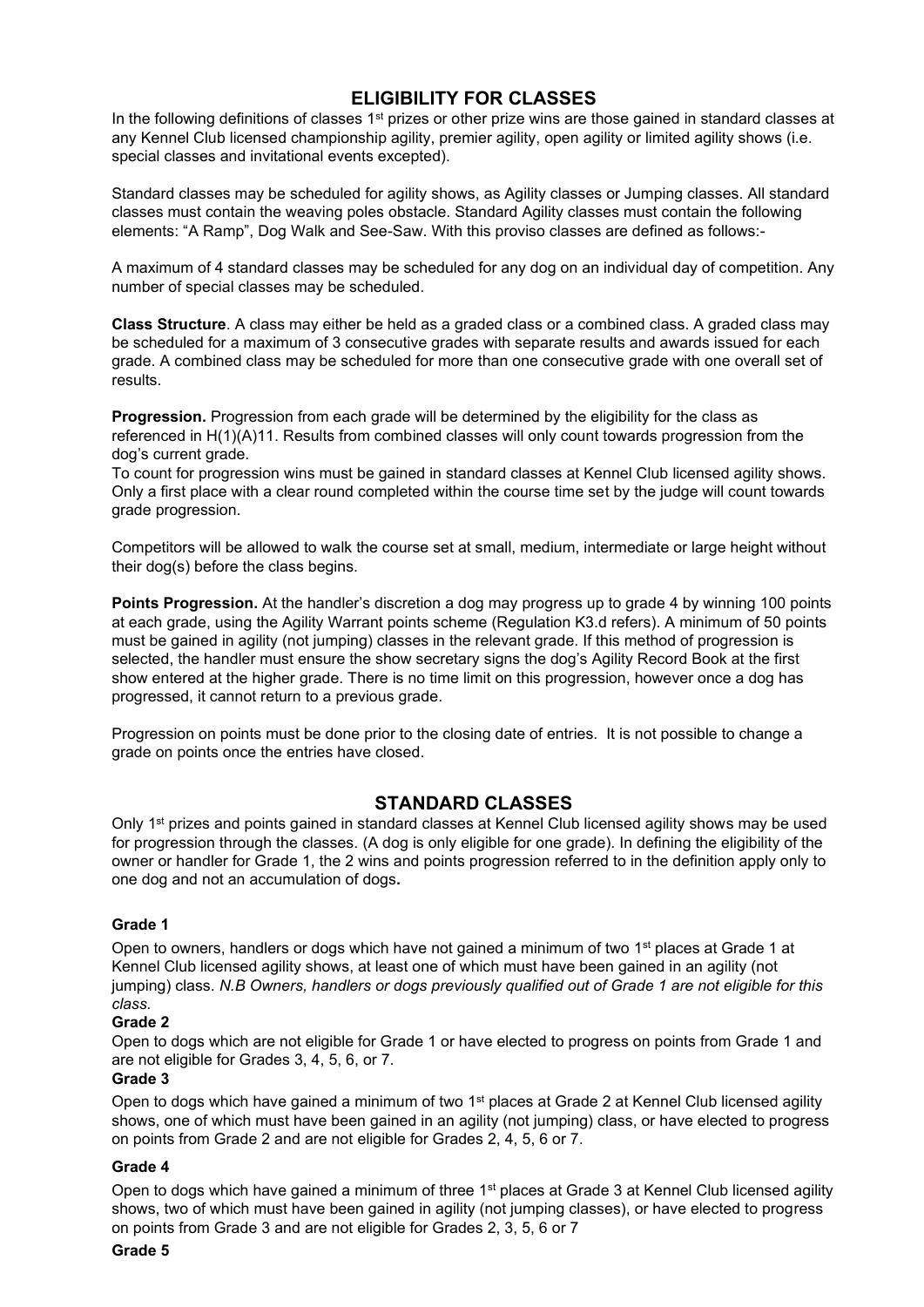Open to dogs which have gained a minimum of four 1<sup>st</sup> places at Grade 4 at Kennel Club licensed agility shows, two of which must have been gained in agility (not jumping) classes, and are not eligible for Grades 2, 3, 4, 6 or 7

#### **Grade 6**

Open to dogs which have gained a minimum of four 1<sup>st</sup> places at Grade 5 at Kennel Club licensed agility shows, two of which must have been gained in agility (not jumping) classes, and are not eligible for Grades 2, 3, 4, 5 or 7.

#### **Grade 7**

Open to dogs which have gained a minimum of five 1<sup>st</sup> places at Grade 6 at Kennel Club licensed agility shows, three of which must have been gained in agility (not jumping) classes, and are not eligible for Grades 2, 3, 4, 5 or 6.

### **SPECIAL CLASSES**

Societies may schedule classes other than those defined above as "special classes". The eligibility for "special" classes must be defined by the society and included in the schedule. The word "special" must be included in the title of the class. Where special classes are classified for older and/or inexperienced dogs, the height of the hurdles, the A-ramp, and the dog walk, and the length of the long jump, may be reduced below the dimensions specified in these regulations, in which case such dimensions must be included in the class definition in the show schedule.

Marking for special classes may deviate from marking for standard classes, but must be specified in the schedule. Wins, places and clear rounds in special classes will not count towards agility warrant points or grade progression at Kennel Club shows.

#### *Special Anysize Jumping & Helter Skelter Classes 41, 42, 83, 84*

Open to all dogs not entered in any other classes over the weekend. Jumps will be set at 350mm and 228mm a handler may choose which height they run their dog. The course will not contain a tyre, weaves or long jump. All heights of dogs will compete against each other over the same course at the dog's applicable jump height with one set of awards. The courses will be very simple and flowing. The courses will start with the 350mm height in all Special Anysize classes. 350mm jump height will be first in the ring. *Wins, places and clear rounds in special classes will not count towards agility warrant points or grade progression at Kennel Club shows.*

#### **AWARDS**

Rosettes to 10% in all classes

**Trophies** 

To 1<sup>st</sup> places with class entries up to 29

To 1<sup>st</sup> & 2<sup>nd</sup> place with class entries between 30 and 49

To 1st, 2nd & 3rd with class entries over 50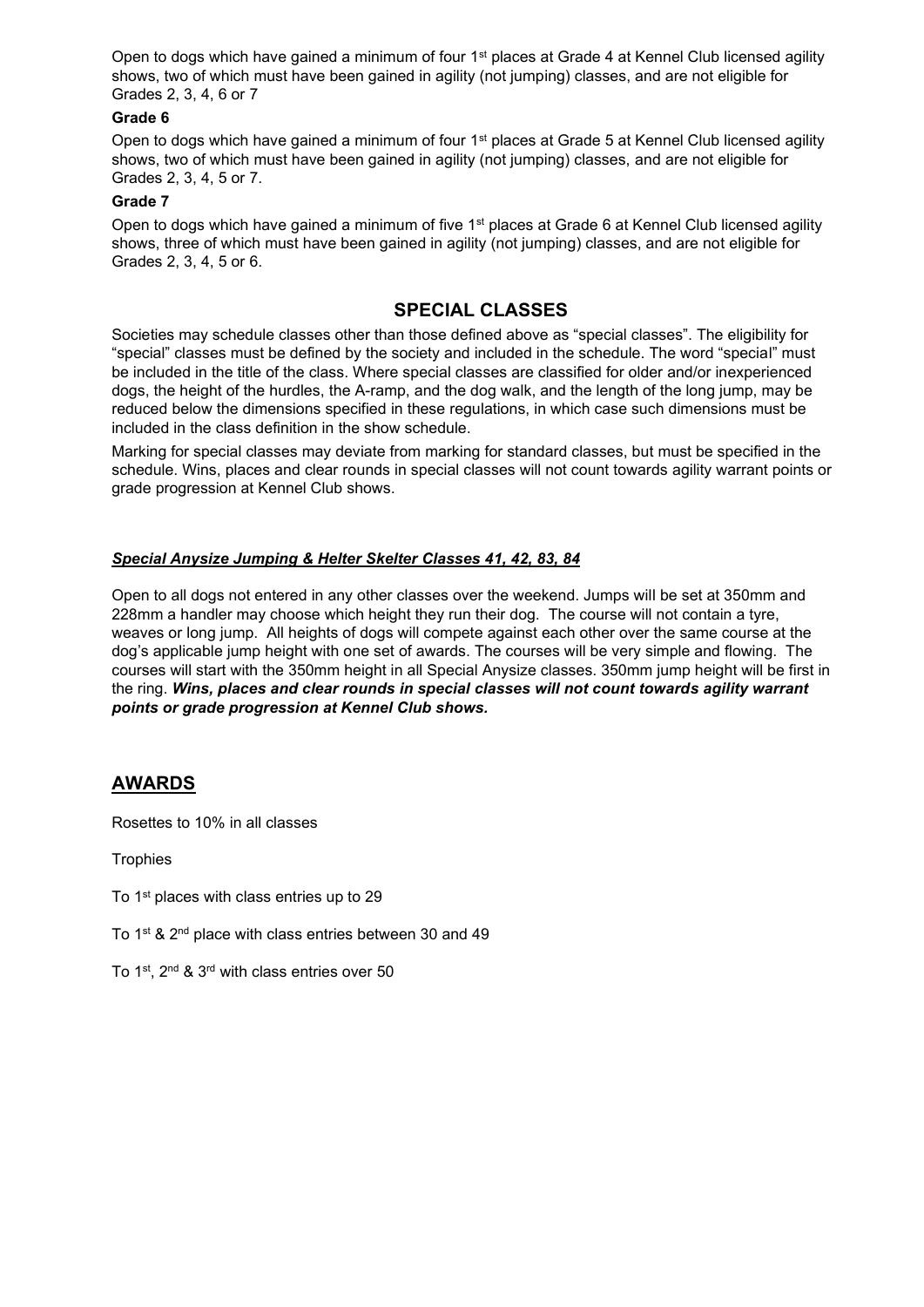### **RULES AND REGULATIONS**

- 1. Dogs entered at Kennel Club licensed agility shows must be registered at The Kennel Club in accordance with Kennel Club Regulations for Classification and Registration B, or else registration or transfer of registration must have been applied for. The registration number/ authority to compete (ATC) number will be required for each entry.
- 2. All dogs registered and resident outside the UK must be issued with a Kennel Club authority to compete (ATC) number before entry to the show/event can be made. All overseas entries without a Kennel Club registration number or an authority to compete number will be returned to the exhibitor/competitor.
- 3. Entry fees are £4 per class. Camping is £20 per unit for Friday and Saturday night.
- 4. There is no prize money offered.
- 5. Entries will only be accepted on the official form or photocopy thereof. Entries may also be made via the internet at [www.agilityshows.online](http://www.agilityshows.online/)
- 6. The Committee reserves to itself the right to refuse entries.
- 7. Only dogs of 18 calendar months of age and over on the day of competition are eligible for competition at Kennel Club licensed agility shows.
- 8. A dog must not compete in the same class more than once, including special classes.
- 9. Not for competition entries will be accepted for dogs aged 4 calendar months and over. Dogs must be Kennel Club registered with their details recorded on the entry form.
- 10. No bitch in season is allowed to compete.
- 11. The mating of bitches within the precincts of the competition is forbidden.
- 12. No person shall carry out punitive correction or harsh handling of a dog at any time within the boundaries of the show.
- 13. Dogs must not wear any type of slip, half-slip collar or lead when under test. A single flat, close fitting collar is permitted, providing the only attachment is a plain identification panel as an integral part of the collar i.e. not attached by a ring.
- 14. Should a judge be unable to fulfil the appointment to judge the committee reserves the right to appoint another judge.
- 15. No competitor shall impugn the decision of the judge or judges.
- 16. There is no sponsorship or donations at this show.
- 17. There are no Kennel Club qualifiers at this show.
- 18. Kennel Club standard marking regulations apply for all standard classes.
- 19. *Special Anysize Jumping & Helter Skelter Classes 41, 42, 83, 84* Jumps will be set at 350mm and 228mm a handler may choose which height they run their dog. The course will not contain a tyre, weaves or long jump.
- 20. The height limit for dogs.
	- a. Large dog classes For dogs measuring over 500mm at the withers
	- b. Intermediate dog classes For dogs measuring over 430mm and measuring 500mm or under at the withers
	- c. Medium dog classes For dogs measuring over 350mm and measuring 430mm or under at the withers
	- d. Small dog classes For dogs measuring 350mm or under at the withers
- 21. Judges at an agility show may not enter for competition a dog which is recorded in their ownership or part ownership; or handle a dog at the show at which they are judging. Dogs may be disqualified if proved to have been handled in the class by the scheduled judge's spouse or immediate family, or resident at the same address as the scheduled judge.
- 22. Removal of dogs from competition:

Following discussion between the show management and/or a veterinary surgeon, a dog shall be prevented from competing and/or removed from the Show if it is:-

A bitch which is in season.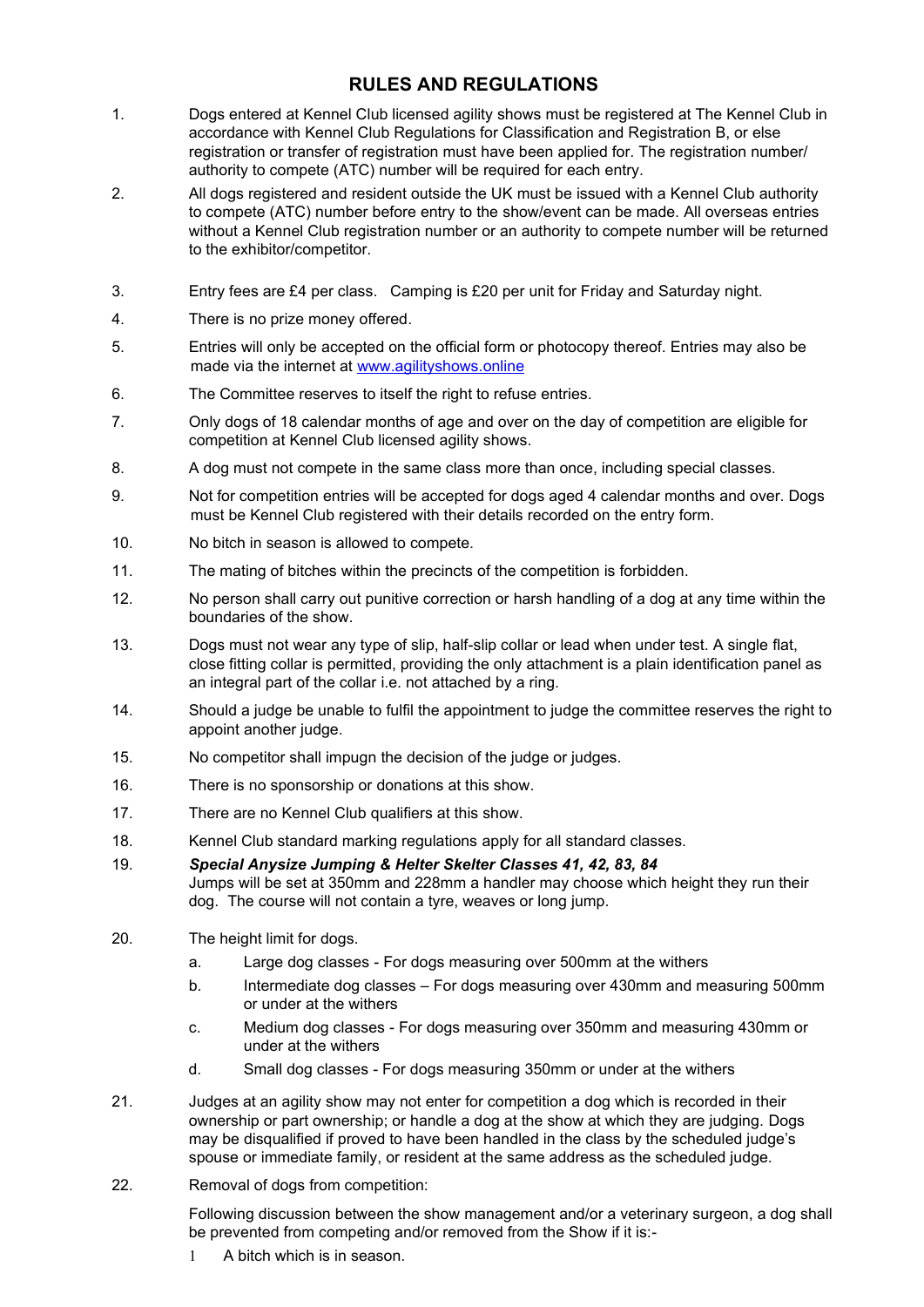- 2 Suffering from any infectious diseases or contagious disease.
- 3 Interfering with the safety or chance of winning of an opponent.
- 4 Of such temperament or is so much out of control as to be a danger to the safety of any person or other animal.
- Likely to cause suffering to the dog if it continues competing.

The circumstances of such a removal shall be recorded in the competition/show incident book and submitted to The Kennel Club.

- 23. Dog agility is a competitive and physically strenuous activity. It is the responsibility of the owner/handler to ensure their dog is 'fit for function' and that they themselves are fit to take part. By signing the entry form you confirm that to the best of your knowledge your dog is fit and able to take part in agility classes on the day of the show.
- 24. In estimating the number of awards won, all wins up to and including 25 days before the start of the competition, i.e. *(17th May 2022),* shall be counted when entering for any class. For these purposes a competition shall be defined as all classes covered within the same schedule. In the event that a dog becomes eligible for the next grade at a particular show, after the entry for that show has been sent, it is the competitor's responsibility to notify the show secretary at least 14 days before the date of the show. The dog will then be moved into the appropriate class(es) for the next grade. The dog must be moved into the corresponding number of classes as were entered at the lower grade. If there are fewer or no classes available for the next grade the competitor will be offered a refund of the relevant entry fees.
- 25. Should circumstances so dictate the society, in consultation with the judges, may alter arrangements as necessary. Such changes and the circumstances surrounding them will be reported to The Kennel Club.
- 26. In the event that the show is cancelled due to unforeseen circumstances, the society will refund fees, less reasonably incurred expenses. If the show processor has the provisions to do so, competitors will be refunded in the manner in which they had entered the show, but in any event the society will refund fees within 3 months of the show date to all those who had entered and requested a refund within 1 month of the show date.
- 27. Except for mobility aids, nothing shall be carried in the hand while the dog is under test and food shall not be given to a dog whilst in the ring. Competitors are prohibited from wearing bags or leads whilst under test.
- 28. Should the judge deem a re-run is required, any result and/or faults gained in the previous run must be discounted.
- 29. Separate entry forms must be completed by each owner and must be signed by the owner or his authorised agent in accordance with provisions specified thereon. Entry forms must be accompanied by the appropriate fees.
- 30. Competition of Dogs Suffering from Contagious or Infectious Disease No dogs suffering from infectious or contagious disease or having been exposed to such disease during the period of 21 days prior to the competition may compete. Competitors infringing the Regulation will be liable to be fined and/or dealt with under Kennel Club Rule A11.
- 31. It is the competitor's responsibility to be available for their class and running order. Competitors must run as close to their running order as possible. Failure to do so may be reported to The Kennel Club. In championship classes competitors must run in exact running order specified in the regulations.

#### 32. Animals in Event

No animal other than one officially entered shall be brought into the precincts of the event during its continuance, except any dogs registered to assist the disabled, or dogs required for educational or instructional purposes or by permission of the Board.

However, at the discretion of the show society, a dog brought to the show by a spectator may be admitted into the precincts of the dog show, with the proviso that those in charge of the dog sign a declaration confirming the dog is free from disease and that the dog will be kept under proper control at all times.

- 33. A pay on the day class will be held if time permits.
- 34. A practice ring may be available to dogs entered for competition at the show, if space allows. This ring must be supervised by a responsible adult with agility knowledge.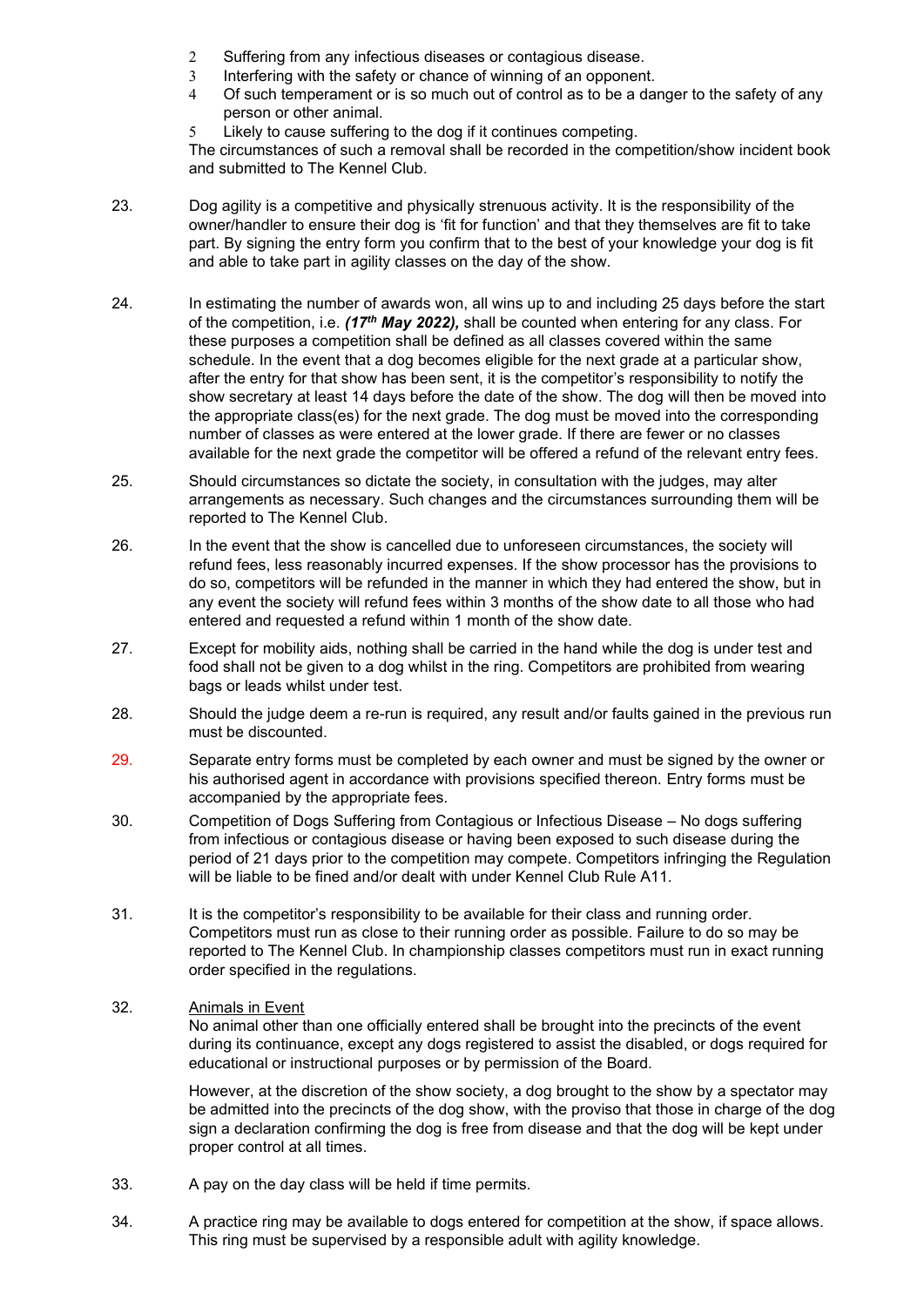#### 35. Welfare of Dogs

 An exhibitor (or competitor) whose dog is entered at a Kennel Club licensed event should take all reasonable steps to ensure the needs of their dog(s) are met, and should not knowingly put their dogs' health and welfare at risk by any action, default, omission or otherwise. A breach of this regulation may be referred to the Board for disciplinary action under Kennel Club rules and regulations. The use of pinch collars, electronic shock collars, or prong collars, is not permitted at any agility show licensed by The Kennel Club. This shall apply at the venue and within the precincts of the show.

- 36. If choosing to download your ring cards you are agreeing to your running orders for this show being available to the public on the web site.
- 37. All competitors who enter special classes agree to the rules as defined in the schedule by Oswestry Agility.
- 38. Competitors are responsible for clearing up after their dogs. If found not to be picking up after their dogs they may be asked to leave the venue immediately.
- 39. Competitors must follow the steward's instructions with regard to parking, camping and conduct within the show boundaries.
- 40. All vehicles must adhere to the 5mph speeding restriction within the show boundaries. If someone is found to be speeding in access of the 5mph limit they may be asked to leave the venue immediately.
- 41. Goods may NOT be sold within the precincts of the show without prior permission of Oswestry Agility.
- 42. Rosettes and Trophies will NOT be forwarded.
- 43. Only TWO dogs per handler off lead, in the exercise area, at any one time. Please do not throw balls/toys/frisbees in the exercise area if in close proximity to other dogs.

### 44. **The Showground must be vacated by 7.30 pm Sunday evening**

NB. Children under the age of 11 are the responsibility of and must be accompanied at all times by a parent or guardian including when competing.

*In case of cancellation of the show within seven days of the show date, notification will be sent to the relevant web sites and posted on applicable facebook groups where possible. It will be the competitor's responsibility to check with these services if continuation of the show is in doubt.*

# **CAMPING: please note that camping is allocated at this show (100 units)**

- $\triangleright$  Camping is allocated, if you wish to camp with your friends/club please ensure that you do so by noting it on the entry form where marked. After camping has been allocated we will not be able to rearrange groups to accommodate you.
- ➢ Available for a fixed fee of £20 for the weekend. Please include your camping fees of £20 with your entries.
- $\triangleright$  If entering by post, please send a separate cheque for your camping fee, which we can return or shred in the event that the camping is fully booked at the time that your entry is received. Your cheque should be made payable to Oswestry Agility Show
- $\triangleright$  Only campers who have paid in advance will be allowed in the camping area
- ➢ Priority camping will be given to those who have offered help at the Show
- ➢ **No camping units allowed on the showground before 2.00pm on Friday 10 June 2022, if you do arrive before you may be asked to wait outside the showground until pitches are available.**
- $\triangleright$  As camping is allocated there may not be anyone on the gate, please follow the map which will be enclosed with your running orders.
- $\triangleright$  We regret that camping will not be available for Sunday night and we request that the site is cleared by 7.30pm
- ➢ Please leave a minimum space of 20 feet between units
- $\triangleright$  Training equipment is not allowed in the camping areas
- $\triangleright$  The joining of gardens is prohibited
- ➢ No dogs to be left loose in gardens, or tethered to vehicles, whilst unattended
- $\triangleright$  Fire extinguishers will be sited around the venue
- $\triangleright$  All camping units are required to have a bucket of water at the front of the unit at all times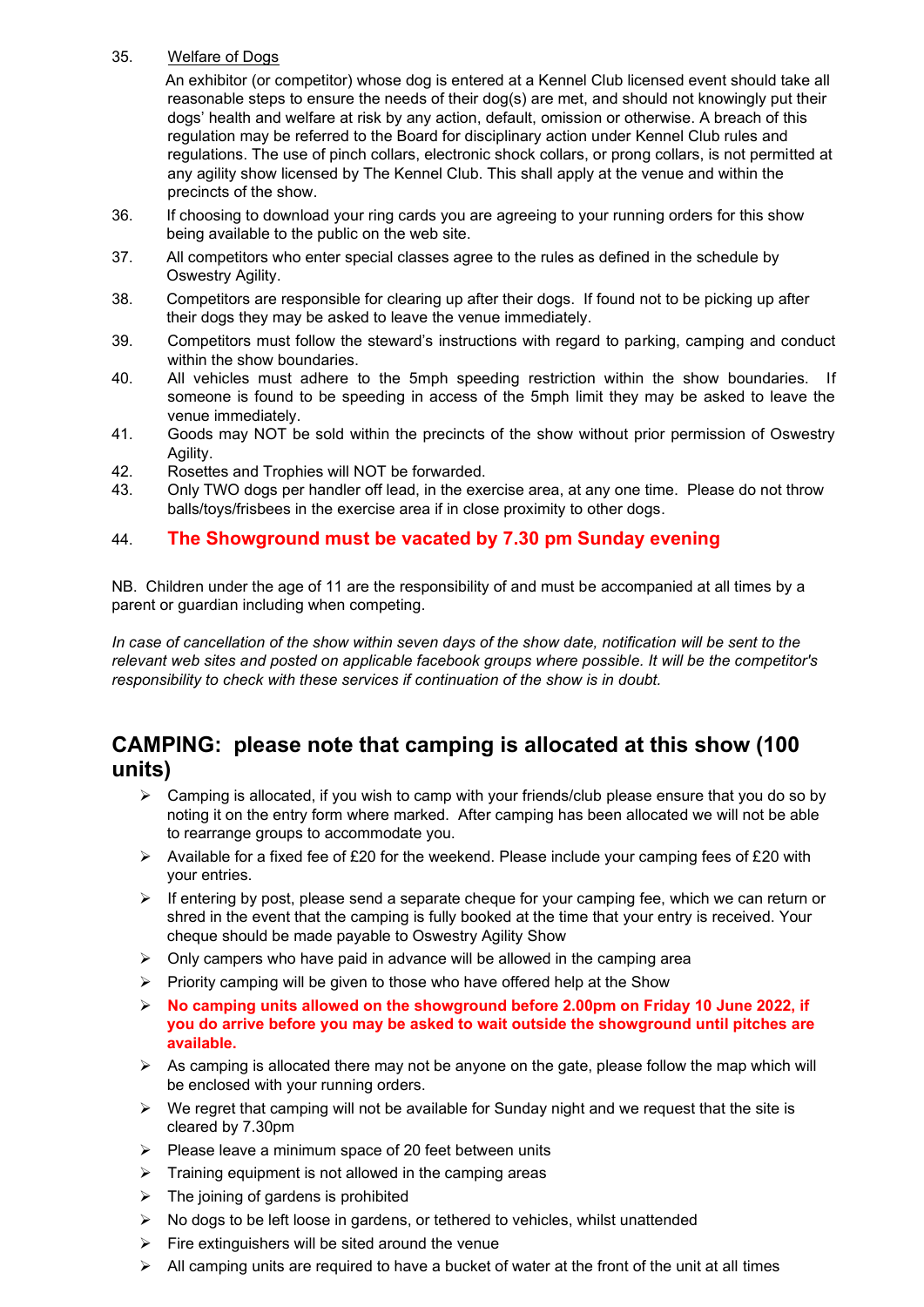- ➢ There are toilets on site, including an emptying point for chemical toilets
- $\triangleright$  BBQ's are permissible but must be raised off the ground and no hot coals to be placed on the ground

#### **HELPING AT OUR SHOW**

Our show helpers package includes :-

If you are a club supplying a complete ring party of 10 people for the day = £75 for the club and maximum 10 lunch vouchers (assuming min 10 people), plus priority camping.

## **DIRECTIONS TO VENUE**

**From the North and South – Leave the M6 at junction 19 and take A556 towards Chester stay on A556 for about 17 miles join the A54, at Kelsall come down the hill on the duel carriageway (A54). Turn right down the B5393 / Ashton Lane signposted Frodsham / Ashton / Mouldsworth. The access lane to the venue is on the right**

**From East and West - Travel on the M56 towards M53 on M53 head towards**

**Chester, leave at junction 40 then take A51 towards Nantwich (M6), at the first roundabout go straight across onto the A54 (Manchester), travel about 2.5 miles. Turn left down the B5393 / Ashton Lane signposted Frodsham / Ashton / Mouldsworth. The access lane to the venue is on the right.**

# **DOGS IN VEHICLES ON HOT DAYS**

Your dog is vulnerable and at risk during hot weather and the Kennel Club offers the following guidance to help guide you through the do's and don'ts travelling to and whilst at KC licensed events.

• When travelling to a show please take a moment to consider whether the route to the show is on a busy holiday route and leave earlier to avoid increased time in traffic jams.

• If your vehicle is not air conditioned seriously consider whether travelling to the show is a good idea at all.

• The vehicle should be as fully ventilated as possible and plenty of stops should be taken, with lots of water available to drink.

• Ensure your dog is not sitting in full sunlight. There should be plenty of free flowing air around the dog.

• When at the show, never leave your dog in the vehicle.

• Keep the dog in the shade – take your own shade for example a large umbrella and always have plenty of water available to drink so your dog always stays well hydrated.

• Avoid your dog taking part in unnecessary exertion, or from standing in exposed sunlight for extended lengths of time. Remember, if you feel hot your dog is very likely to feel much hotter and dehydrated and this could lead to dire results.

Please look after your dog's welfare.

#### **WARNING: IF YOUR DOG IS FOUND TO BE AT RISK FORCIBLE ENTRY TO YOUR VEHICLE MAY BE NECESSARY**

**WITHOUT LIABILITY FOR ANY DAMAGE CAUSED.** Anyone whose dog is entered at a Kennel Club licensed event should take all reasonable steps to ensure the needs of their dog(s) are met and should not put a dog's health and welfare at risk by any action, default, omission or otherwise. Breach of Kennel Club Regulations in this respect may be referred to the General Committee.